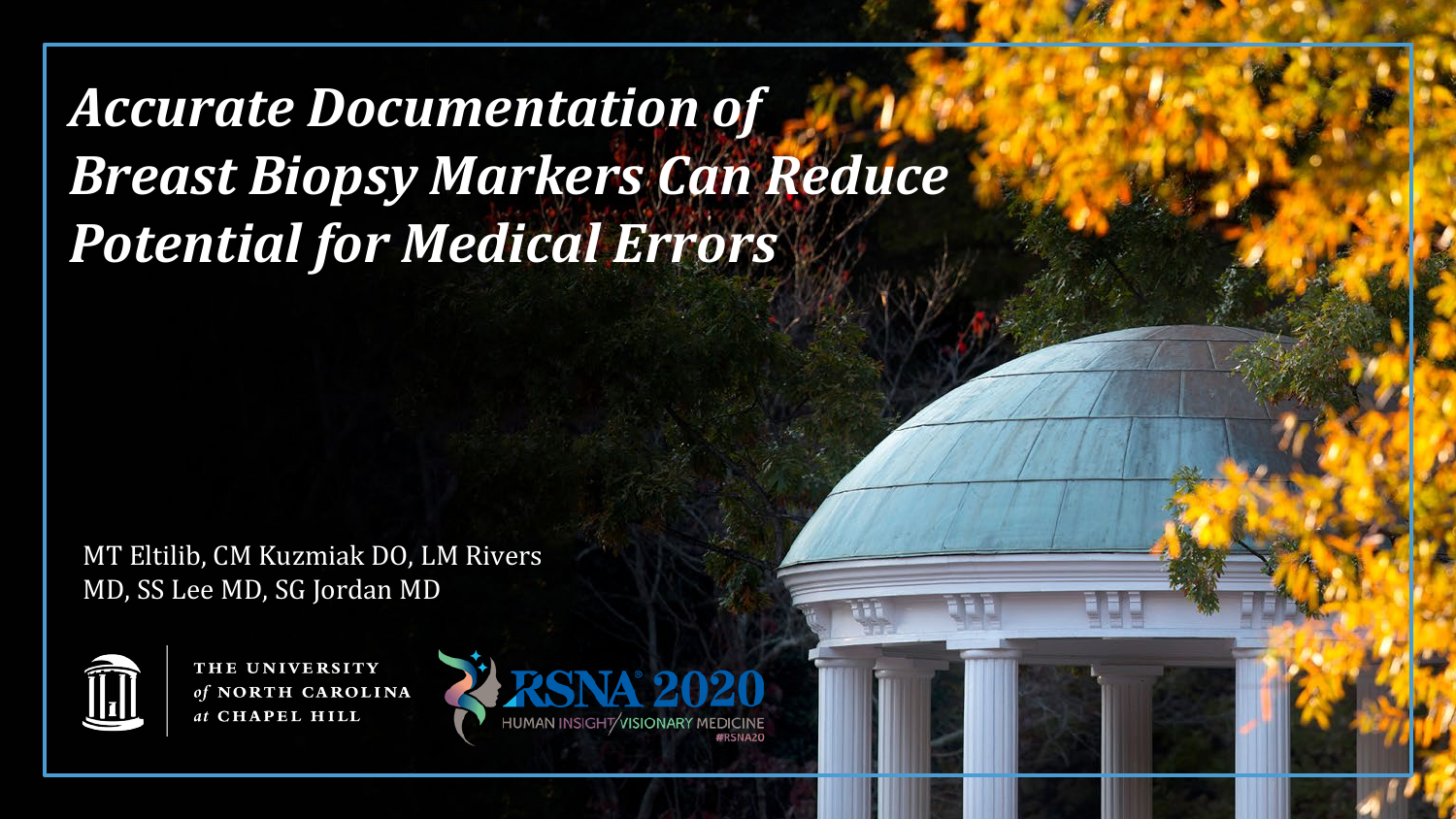## **Background**



- o Radiologist-performed core needle biopsy (CNB) under imaging guidance has replaced surgical excision as the gold standard breast biopsy approach.
- o Minimally invasive, better tolerated by patients, and just as likely to acquire sufficient amounts of breast tissue for biopsy
- o In a meta-analysis, CNB under ultrasound or stereotactic guidance demonstrated a sensitivity of **87%** & specificity of **98%** and thus is highly reliable for the diagnosis of suspicious breast lesions.



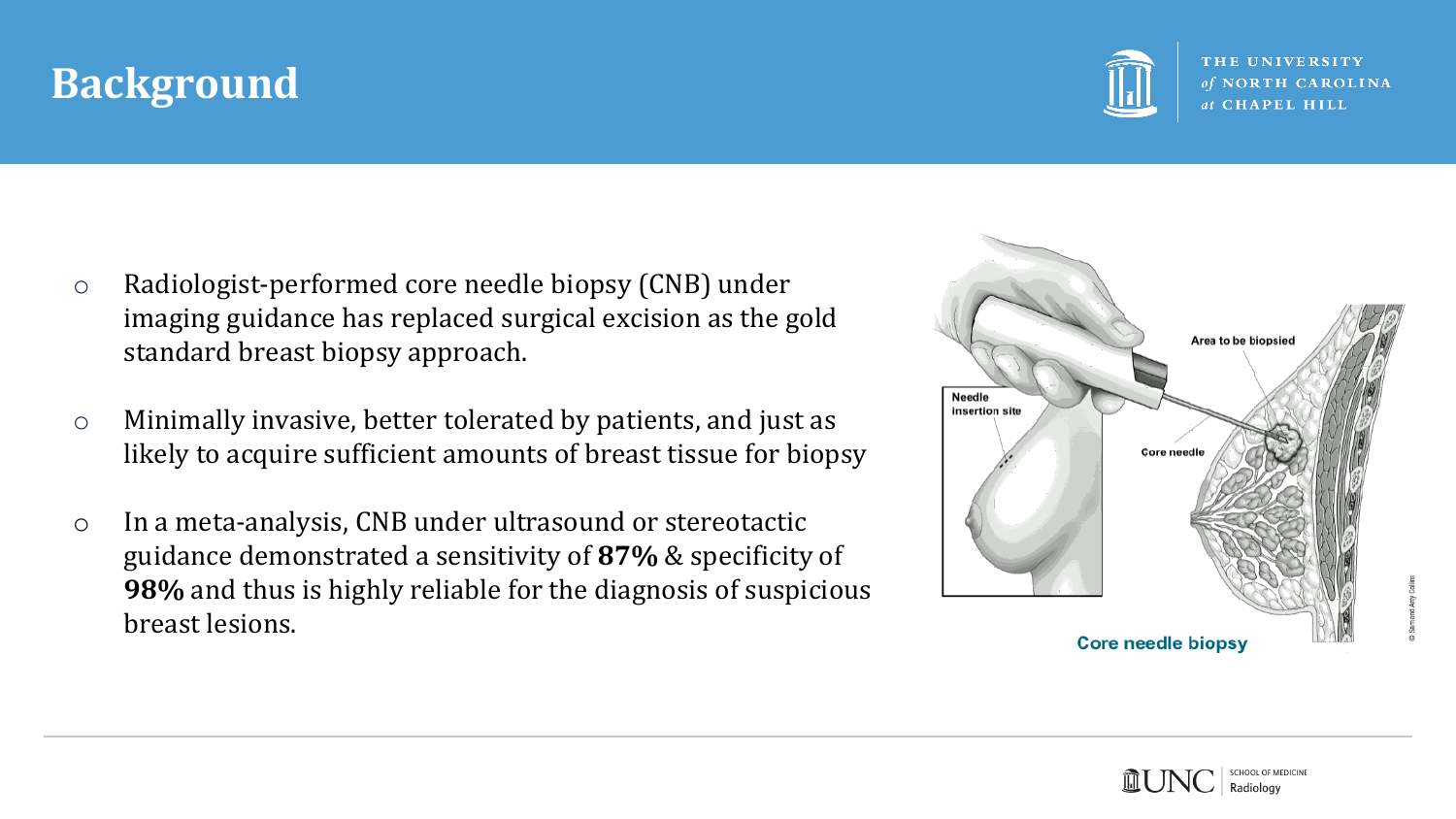# **Background (cont.)**

- o At the time of a CNB, a biopsy marker is placed in the sampled region of the breast or lymph node to mark the site biopsied.
- o There are a myriad of biopsy markers currently available on the market that come in various shapes, sizes and compositions.
- o The type of marker used & the terminology employed to describe them can vary across providers & institutions.





In the figure above, a marker clip that was inserted after a biopsy can be seen (white arrows.)

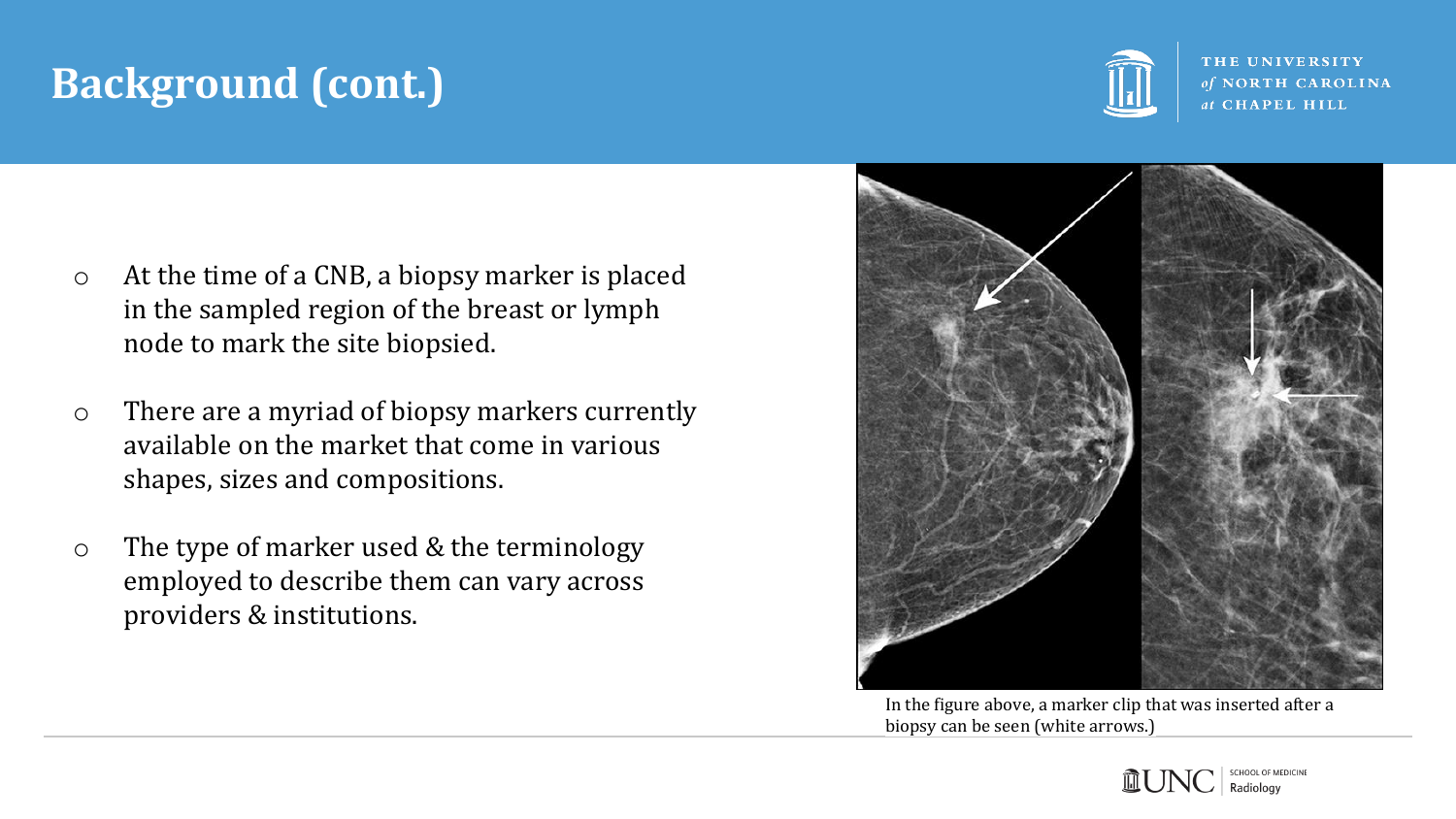



- o In September 2018, breast radiologists at our institution began employing a standardized template for CNBs that requires a description of the type of breast biopsy marker be included in the report. Faculty and trainees were educated on the newly implemented template feature.
- o To assess impact of this intervention, 140 finalized breast biopsy procedure reports (July 2014 to July 2017) were reviewed as the pre-intervention cohort and 100 finalized procedure reports (July 2019) were reviewed as the post-intervention cohort.

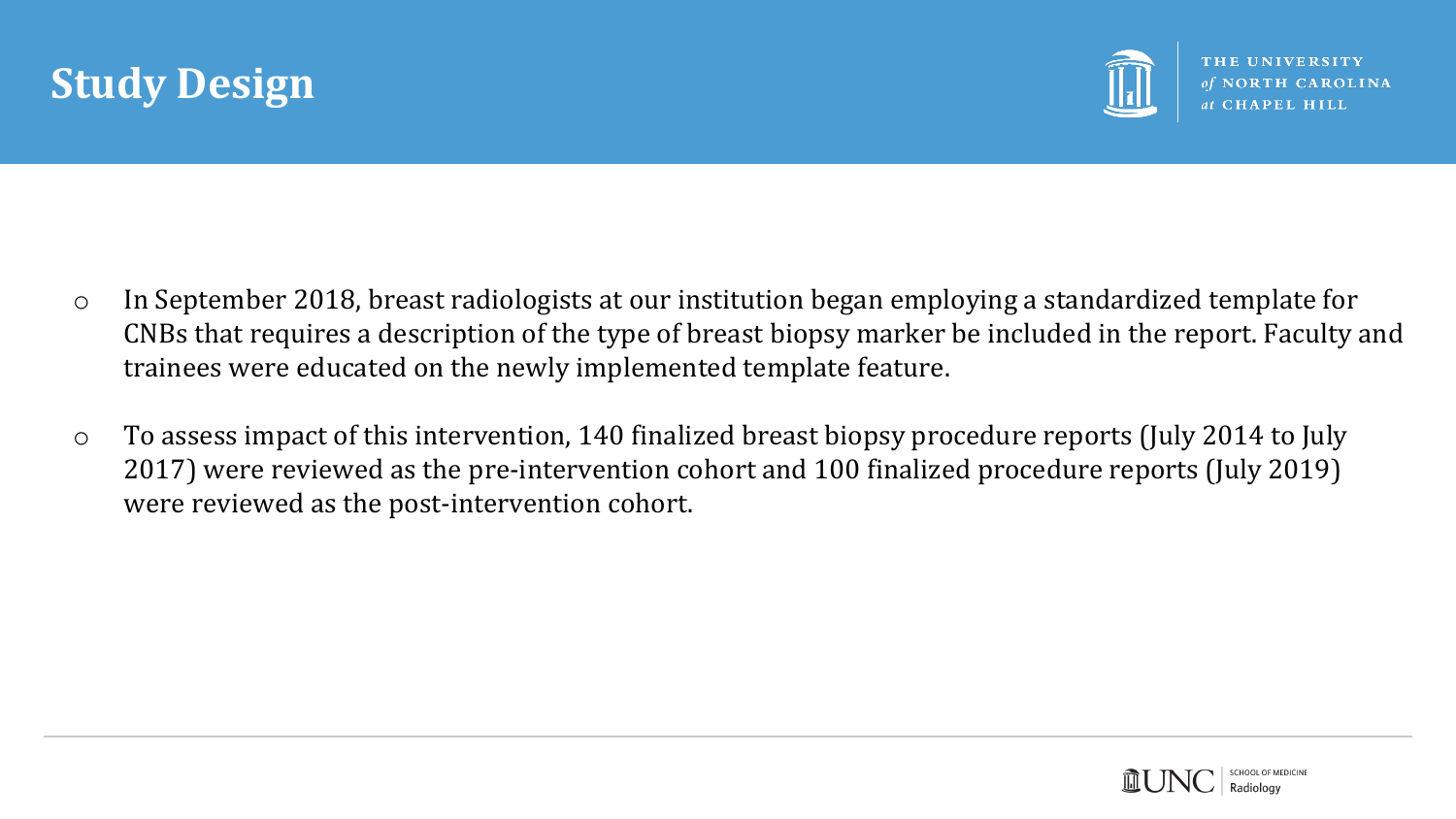## **Study Design (cont.)**



- o All 240 reports were retrospectively reviewed by four breast imaging radiologists.
- o Each report was checked for documentation of the presence of a biopsy marker. If a biopsy marker was mentioned then the report was reviewed for biopsy marker descriptors, such as shape.
- o Images of commonly used breast biopsy site markers were then compiled to illustrate appearance and provide a reference guide for future use.

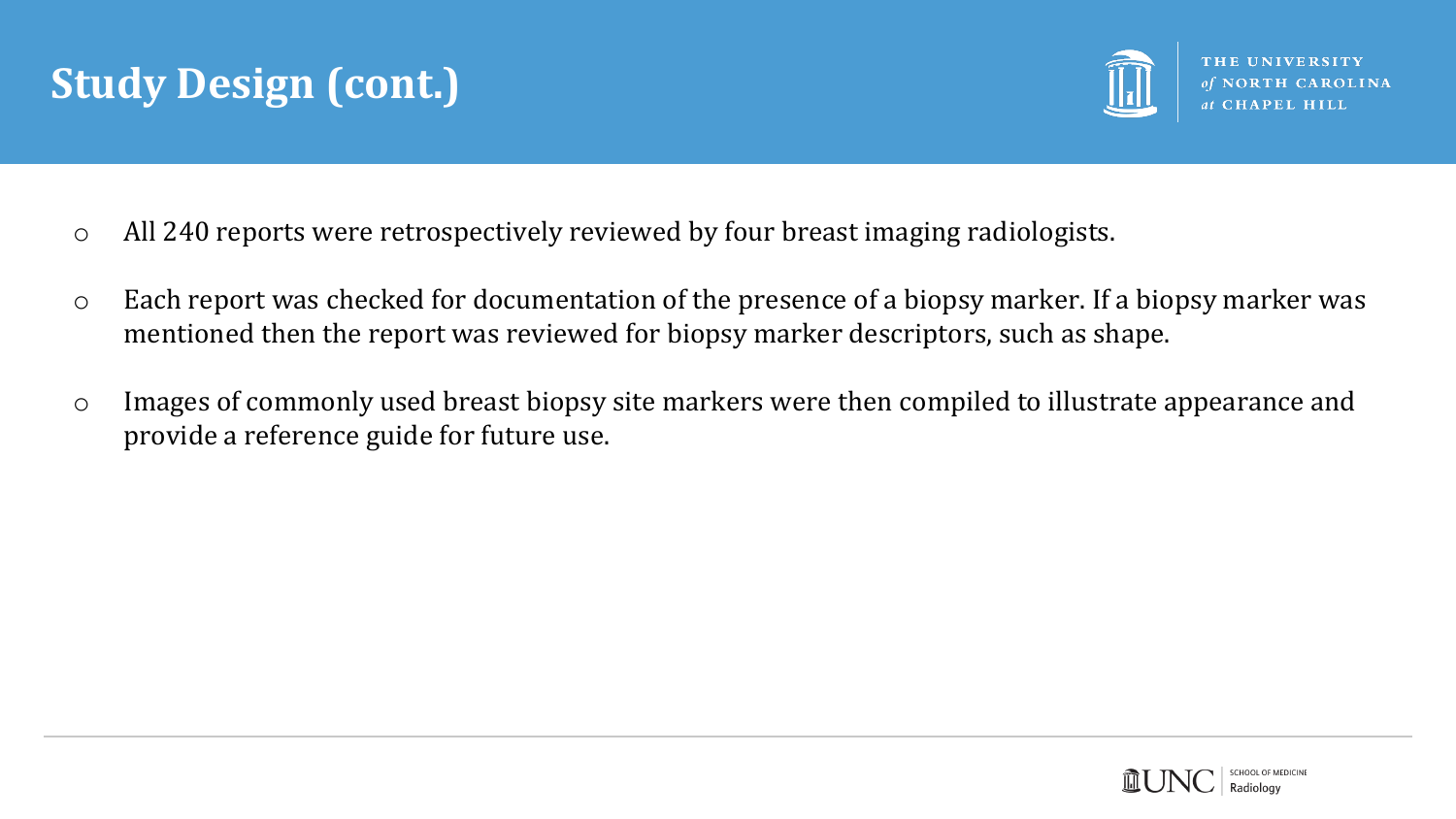



- o The predicted probability for marker placement being documented was 0.768 (SE=0.041) for the year 2014 cohort, 0.879 (SE=0.031) for the year 2017 cohort, and 0.969 (SE=0.016) for the year 2019 cohort (post-intervention)
- o There was evidence that the probability of marker placement being documented was greater for the 2019 cohort, compared to the 2014 cohort (adjusted p-value=0.0005) and 2017 (adjusted pvalue=0.047).
- o The predicted probability of having a marker descriptor was 0.217 (SE=0.042) for the year 2014 cohort, 0.680 (SE=0.047) for the year 2017 cohort, and 0.940 (SE=0.024) for the year 2019 cohort.
- o There was evidence that the probability of having a marker descriptor was greater for 2019, compared to 2014 (adjusted p-value <0.0001) and 2017 (adjusted p-value <0.0001).

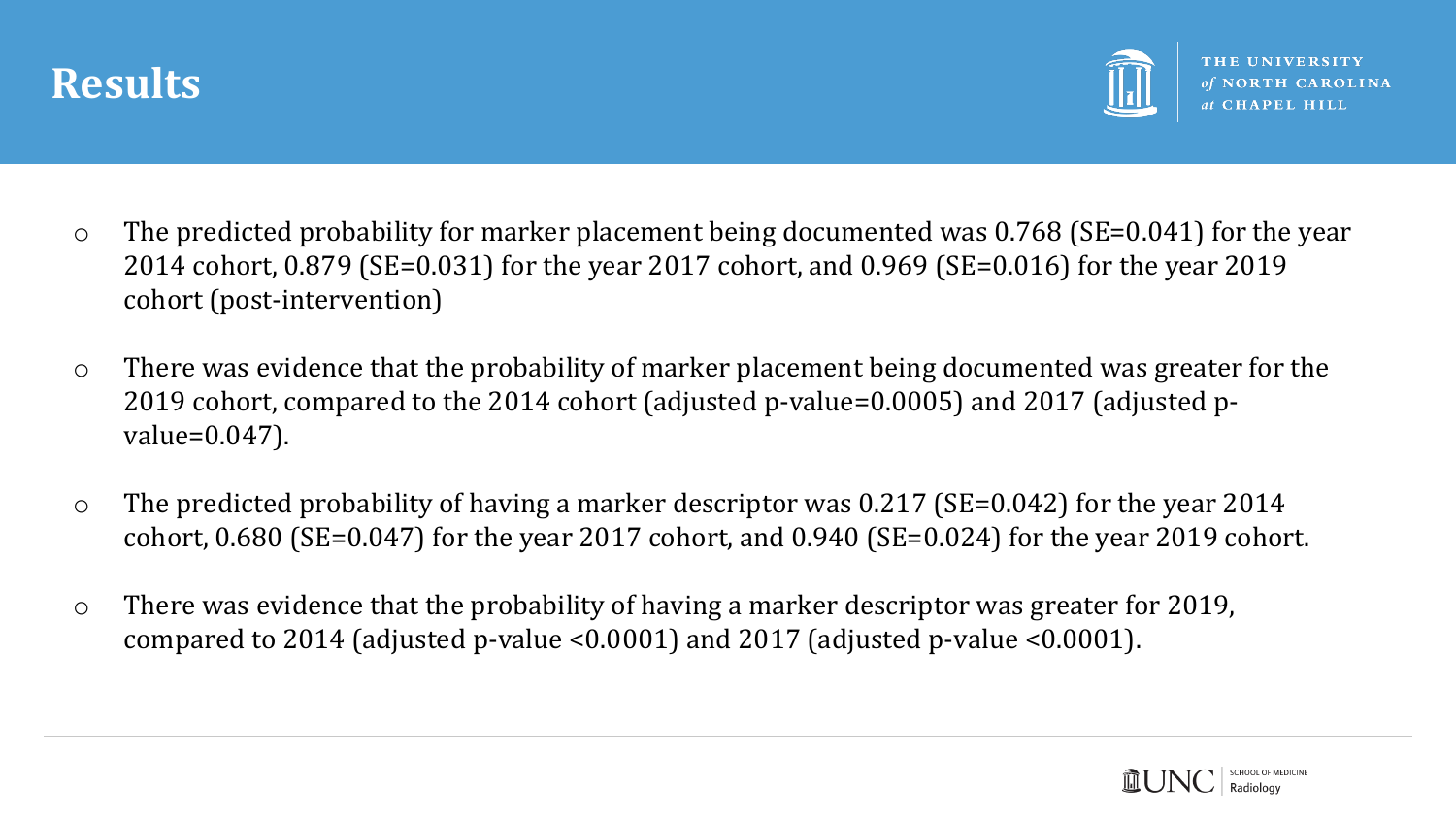#### **Reference Card**





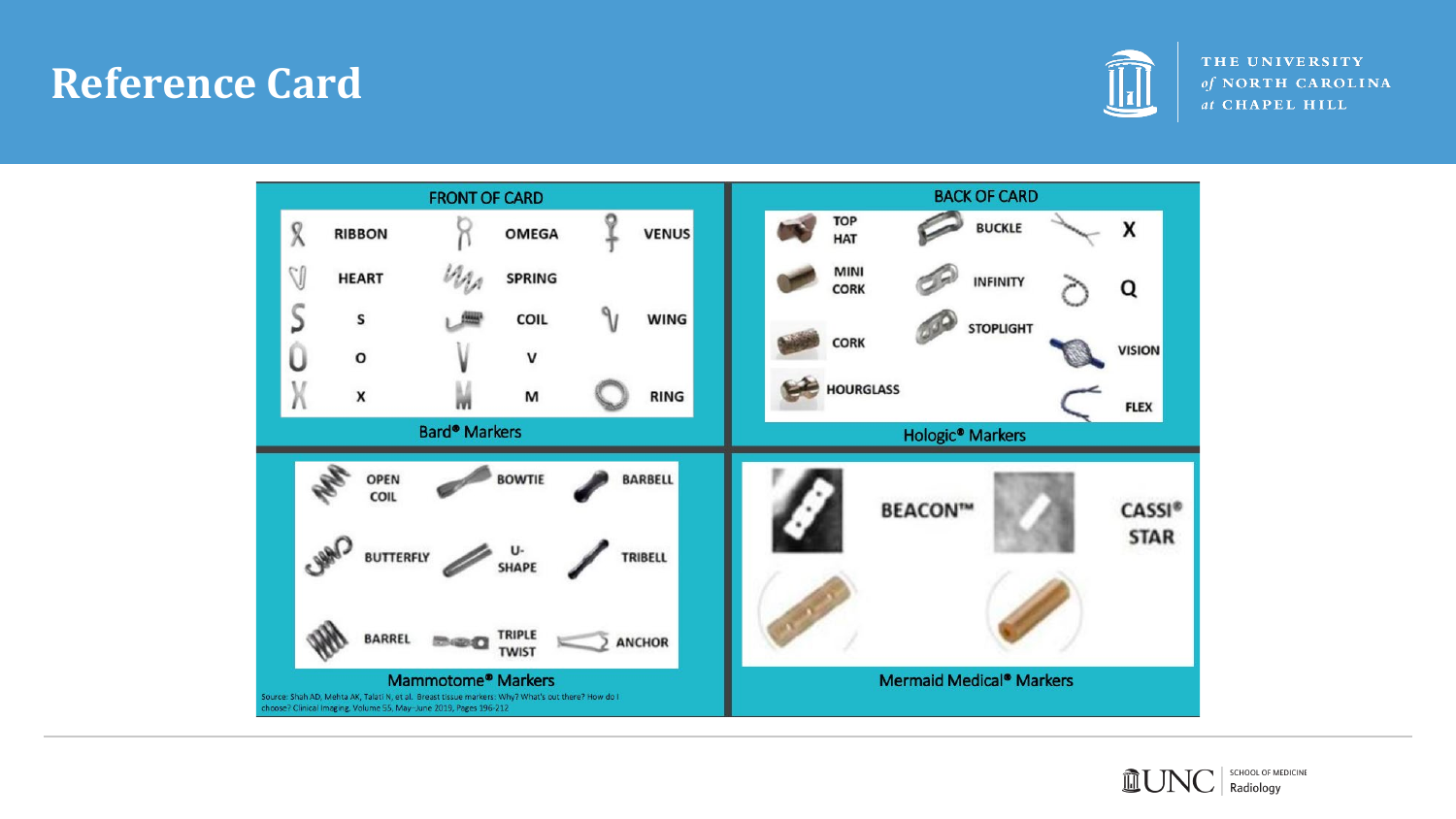



- o As the number of patients that undergo needle biopsy procedures continues to increase, there will be a subsequent increase in patients with multiple biopsy markers inserted from prior biopsy sites.
- o It is imperative that radiologists clearly document the location and shape of each biopsy marker because inconsistent reporting can contribute to misinterpretation and possible removal of the wrong lesion.
- o Employing a standardized template to properly document biopsy markers increases accurate and consistent documentation, improves communication between providers, and potentially reduces the risk of medical errors.
- o Having access to a reference card with the different types of markers commercially available can help minimize errors in patient care.

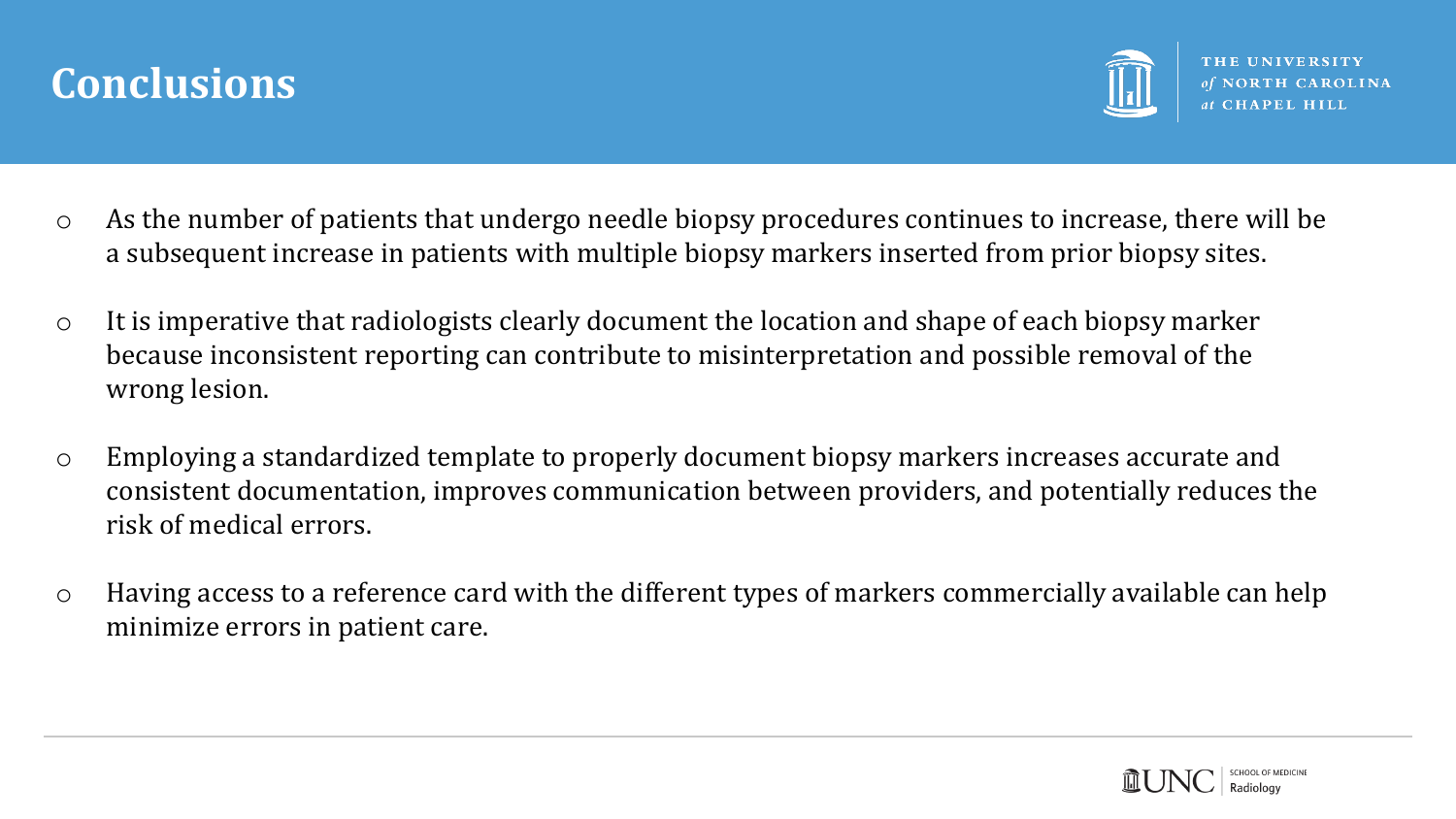#### **References**

- 1. Gutwein LG, Ang DN, Liu H, et al. Utilization of minimally invasive breast biopsy for the evaluation of suspicious breast lesions. Am  $\vert$ Surg 2011; 202:127.
- 2. Wang M, He X, Chang Y, et al. A sensitivity and specificity comparison of fine needle aspiration cytology and core needle biopsy in evaluation of suspicious breast lesions: A systematic review and meta-analysis. Breast 2017; 31:157.
- 3. Shah, AD, Mehta, AK, Talati N, et al. Breast tissue markers: Why? What's out there? How do I choose? Clinical Imaging, Volume 52, November–December 2018, Pages 123-136
- 4. Carayon P, Schultz K, Hundt AS. Righting wrong site surgery. Jt Comm J Qual Saf. 2004;30:405–10.
- 5. Joint Commission on Accreditation of Healthcare Organizations: A follow-up review of wrong site surgery. Sentinel Event Alert.